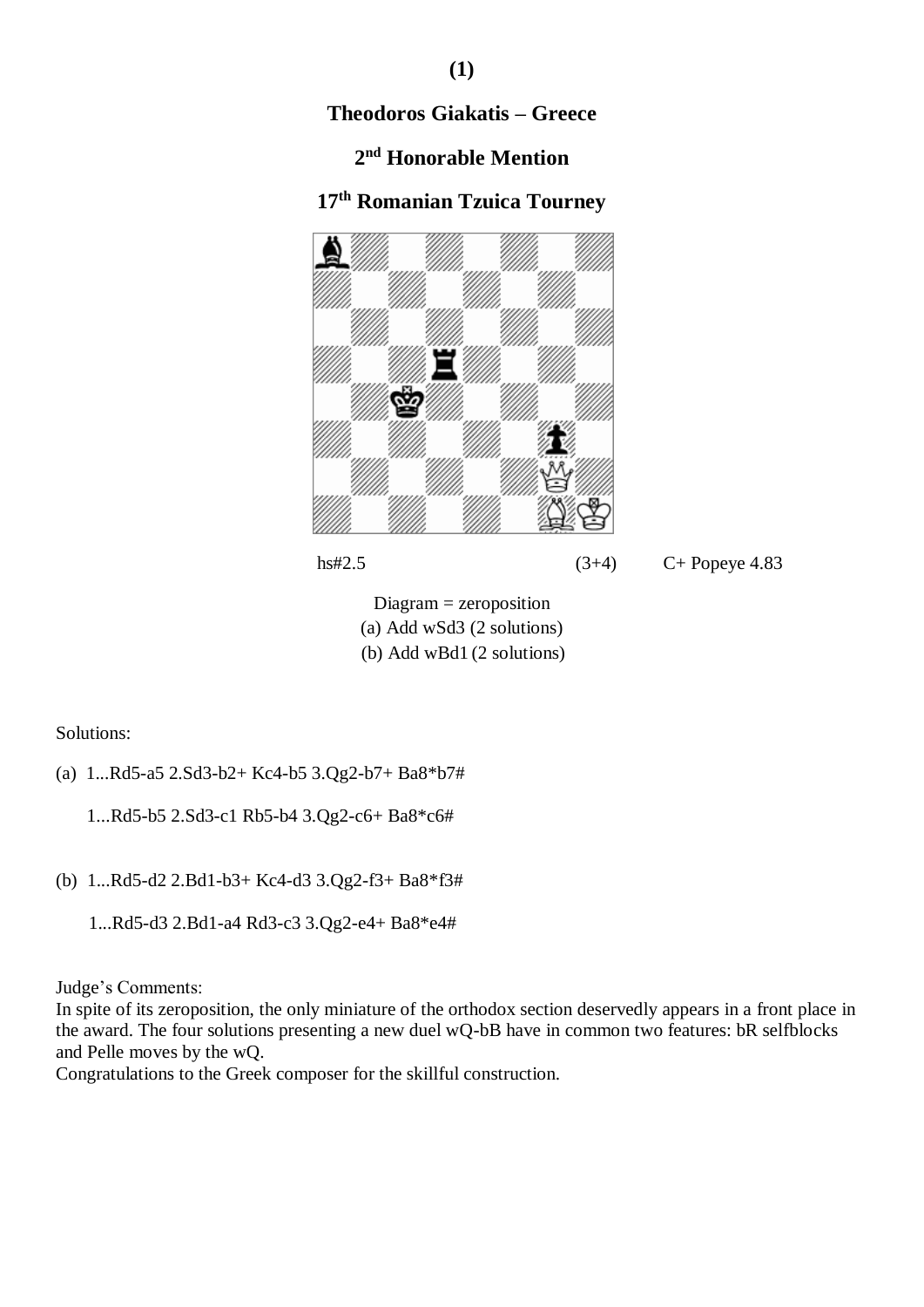### **1 st Prize**

### **Quartz TT11**



Glasgow Chess

(a) Diagram – White Nightrider c7

(b) wNc7  $\rightarrow$  wBc7

 $(c)$  wNc7  $\rightarrow$  wRc7

Solutions:

- (a) 1.Qd4-f6 Nc7-a8 2.Ke3-f4 c6-c7=Q+ 3.Kf4-g5 Qc7-g3#
- (b) 1.Qd4-g4 Bc7-b8 2.Ke3-f3 c6-c7=R 3.Kf3-g3 Rc7-c3#
- (c) 1.Qd4-b2 Rc7-c8 2.Ke3-d2 c6-c7=B 3.Kd2-c1 Bc7-f4#

#### Author's Comments:

In the first black move the Black Queen moves and destroys the royal battery and at the same time makes an anticipatory distant self block for her King. Then in the second-third black move the Black King is free to go to the matting square.

In the first white move the White Nightrider-Bishop-Rook moves to the last rank (3,2,1 steps left). Then in the second white move the White Pawn promotes and the battery is ready. Last, in the third white move the battery takes fire and the double check mates Black.

This type of battery, move to last rank and promote, can be done only in Glasgow Chess. The moves of the Black Queen and the King and the moves of the White matting figure (Q,R,B) appear orthogonally and diagonally analogy.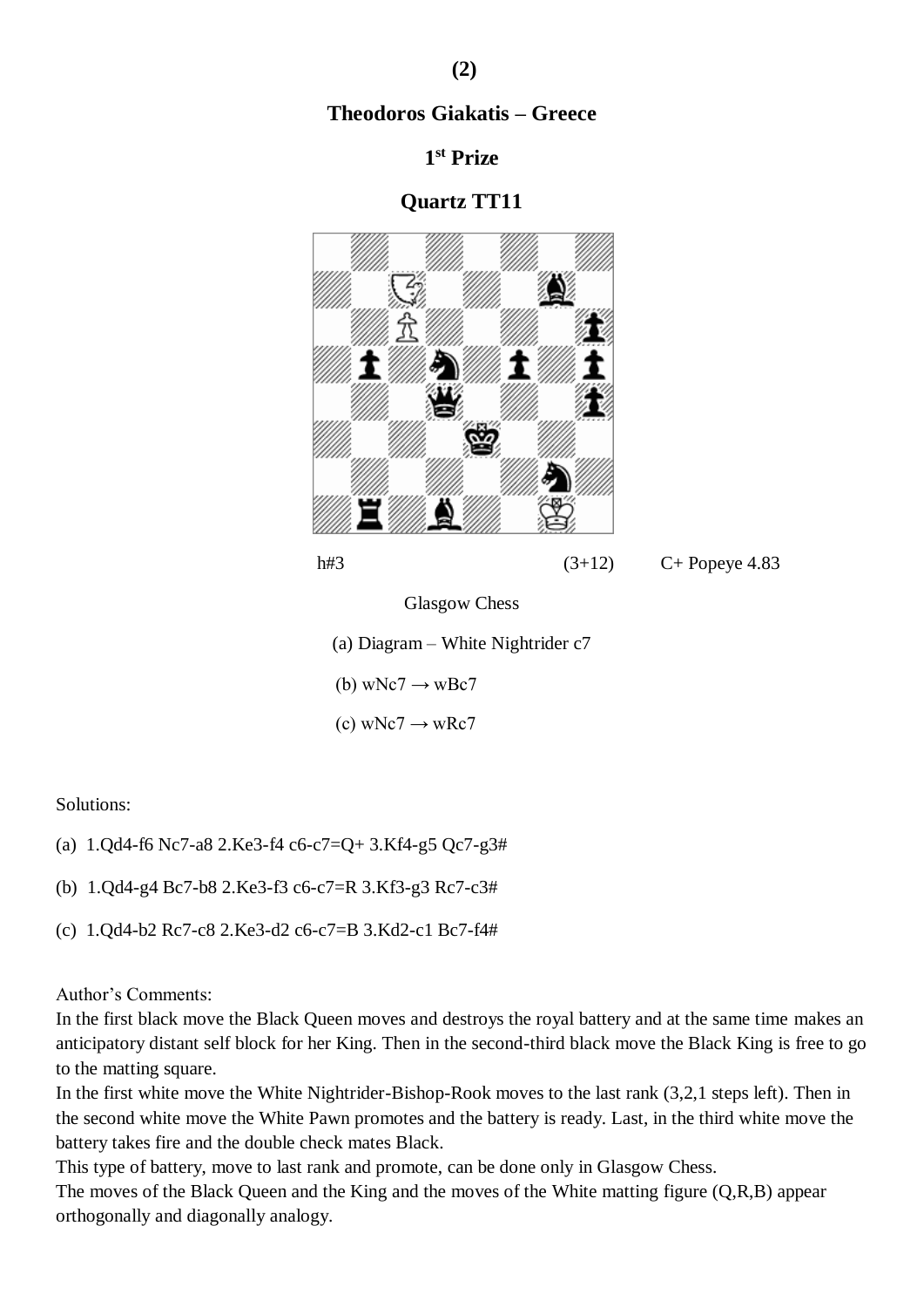### Judge's Comments:

Three unified and harmonious solutions that perfectly use the Glasgow Chess condition. In each of the solutions the white piece standing on c7 moves to the 8th row such that the promotion on c7 immediately creates a battery, which fires to give the mate. This is complemented by the first black move by the black Queen, which makes an anticipatory selfblock.

Definition: Glasgow Chess has a simple deviation from regular chess; promotions are on the 7th row for white and 2nd row for black.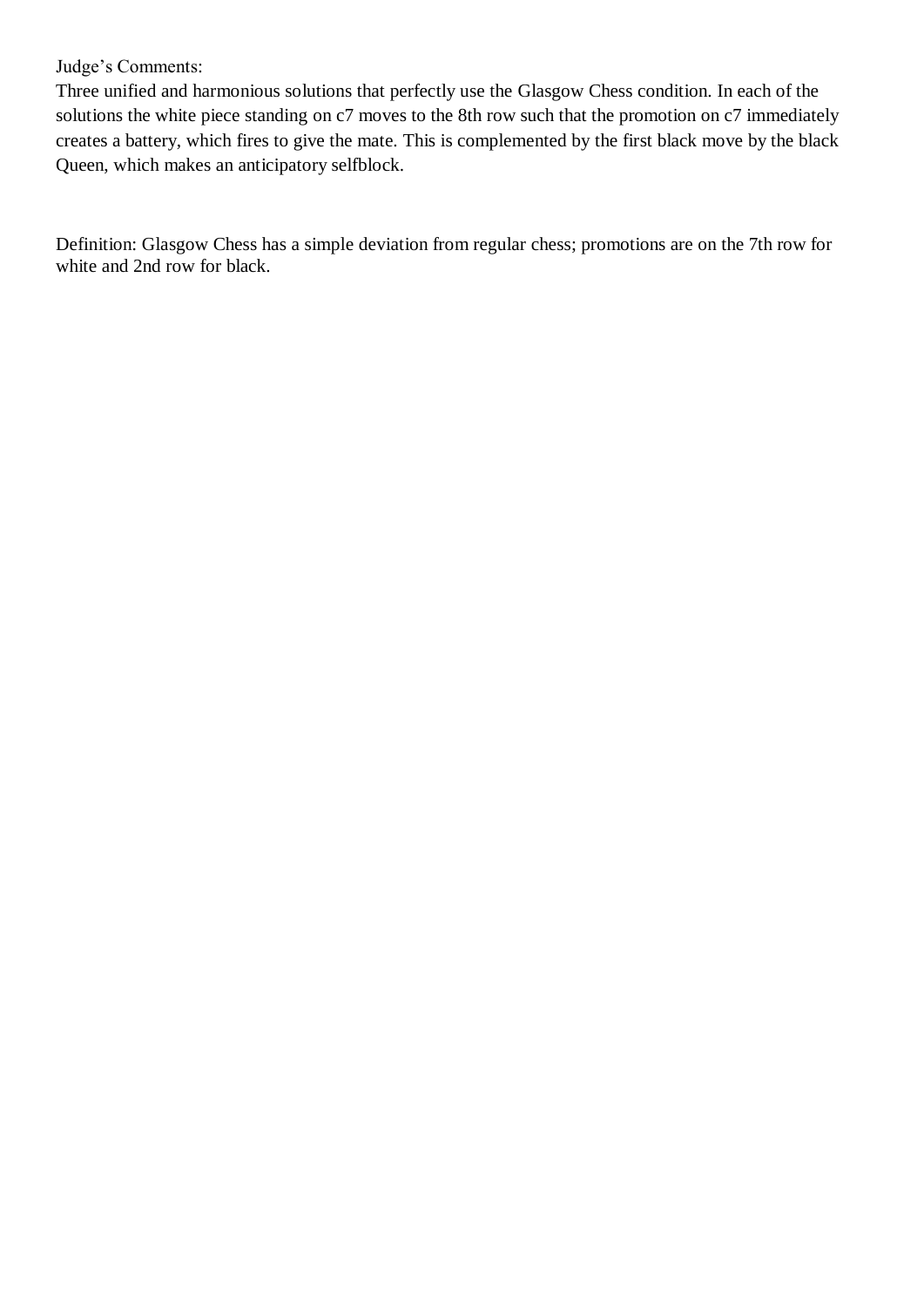# **2 nd Honorable Mention**

## **Funny Snowflake**



```
h#3 (3+9) C+ Popeye 4.83
```


2 Solutions

### Solutions:

(a) 1.Sa5-b7 Re2-e5 2.Qe1\*e5[+wRa1]+ Kf6\*e5[+bQd8] 3.Qd8-b6 Ba2-c4#

(b) 1.Bg2-b7 Ba2-f7 2.Rh7\*f7[+wBf1]+ Kf6\*f7[+bRa8] 3.Ra8-a7 Re2-e6#

Author's Comments:

Reciprocal batteries.

Active sacrifices by wR and wB to be reborn and become the rear piece of the battery. Active sacrifices by bQ and bR to be reborn and make the selfblock next.

Judge's Comments:

The preparation of white batteries and the movement of the black pieces to block the Royal square are fine, exactly in the spirit of Circe. Mates are, however, "ordinary" if they also used Circe motivation, so the problem would be among the prizes.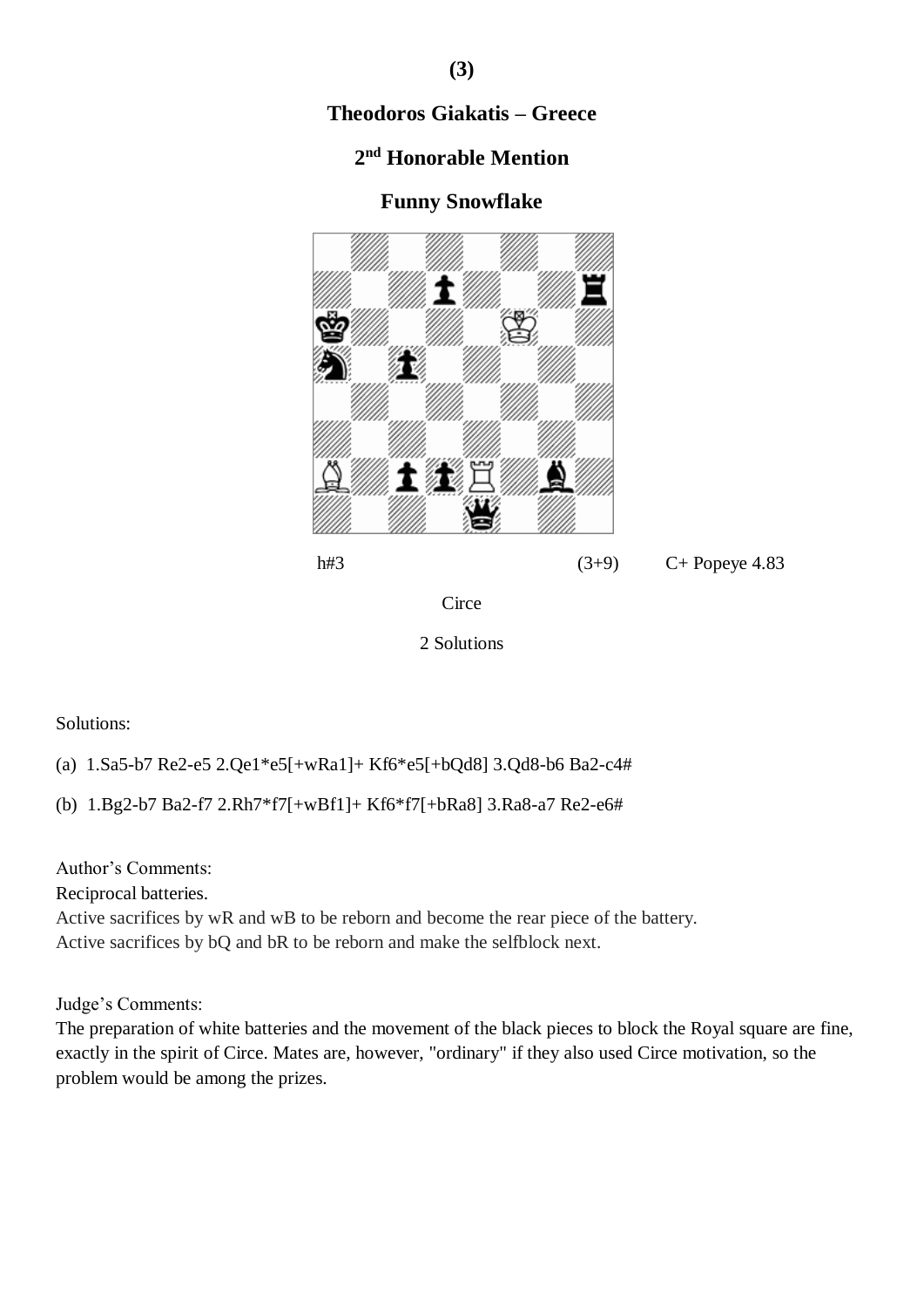## **2 st Prize**

# **8 th FIDE World Cup in Composing 2020**





Take and Make Chess - Circe

2 Solutions

Solutions:

(a) 1...Rc6\*f6-f5[+bRh8] 2.Rf2\*c2-d3[+wBf1] Bf1\*d3-h3[+bRa8] 3.0-0-0 Rf5\*a5-c4[+bSb8]#

(b) 1...Bc2\*g6-g3[+bQd8] 2.Rf6\*c6-c1[+wRh1]+ Rh1\*c1-g1[+bRh8] 3.0-0 Bg3\*f2-a2[+bRh8]#

Author's Comments:

The main task of the problem is the realization of the classic idea "white battery and black castling" in an initial position where there is not right for castling and in shorter time than in orthodox chess, using the two fairies conditions Take and Make – Circe. In both solutions a similar scenario is directed.

W1: The wRc6/wBc2 captures the  $bRf6/bQg6$  and moves to become the front piece of the battery. Detail: The bR/bQ is reborn on a square from which will not blocks the castling in the future.

B2: The bRf2/bRf6 captures the other white piece wBc2/wRc6 and moves to the right square d3/c1 where it will be captured later, an indirect sacrifice. The wB/wR is reborn and is already placed behind the front white piece of the battery.

W2: The newborn wBf1/wRh1 captures the bRd3/bRc1 and moves exactly behind the front white piece of the battery, the battery is ready now. The bR in both cases is reborn and gives Βlack the right to castle. B3: Black castles long/short.

W3: White fires the battery, the wRf5/wBg3 captures the bSa5/bRf2 moves, checks and mates Black because the bS/bR is reborn and self blocks the bK.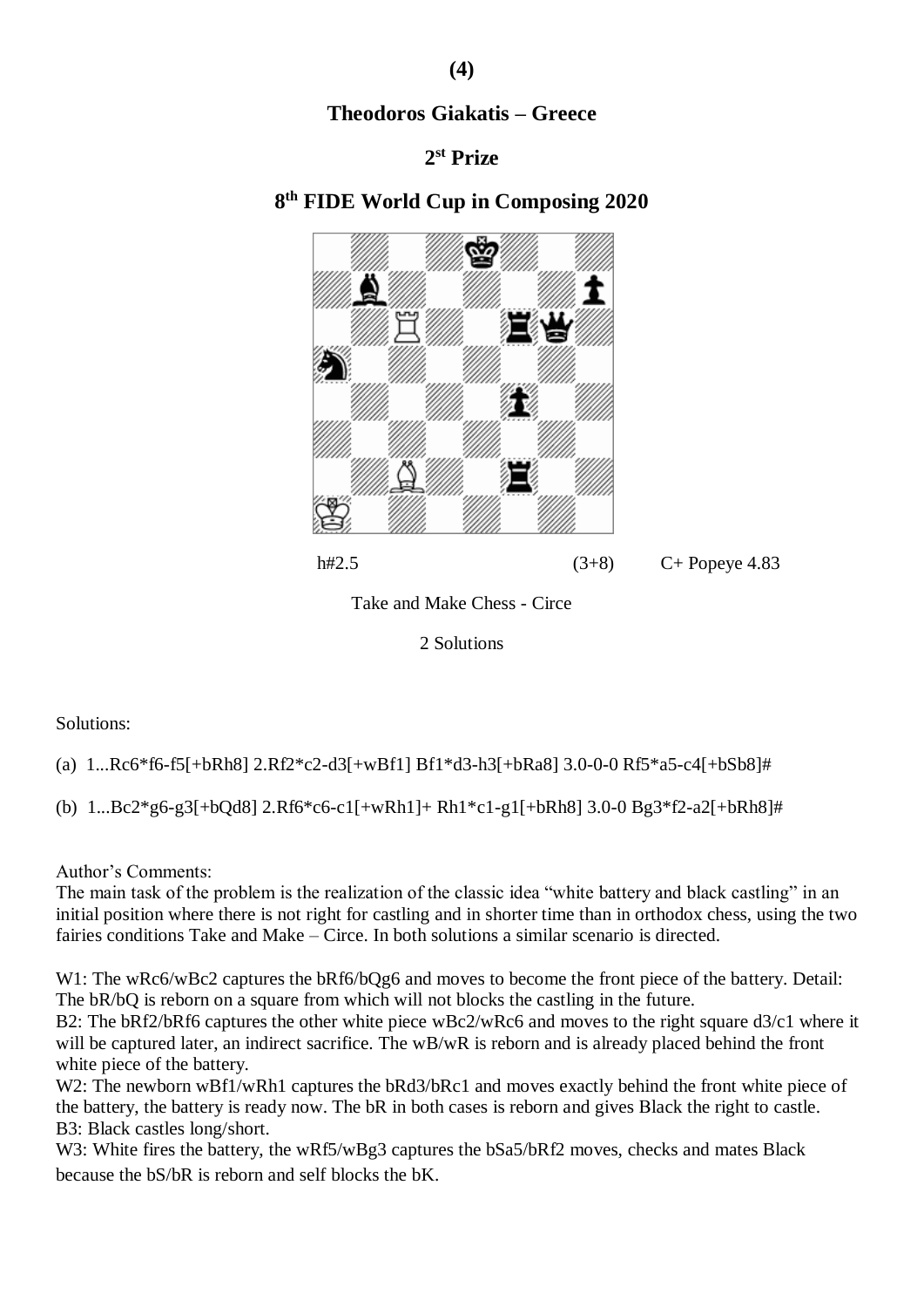#### Judge's Comments:

The author's description says almost everything: The main task of the problem is the realization of the classic idea "white battery and black castling" in an initial position where there is not right for castling and in shorter time than in orthodox chess, using the two fairies conditions Take  $\&$  Make – Circe. Apparently the solutions are well unified, with similar strategic motivations: W1 sets the front battery piece, B2 captures a white piece and indirectly sacrifices the Rook, W2 captures the black Rook and sets the rear battery piece, B3 is the castling and W3 fires the battery and blocks a flight by the captured black piece. All these create the intensive impression of fireworks. Both fairy conditions are heavily exploited, with an impressive density of Take & Make effects and Circe also very consistently used. However, there are some effects which are not matching: the captured bQg6 is placed on the battery's prospective line, while bRf6 isn't. There is also a choice of the arrival square in one solution  $(3...R:a5-c6[+bSb8]$ ?? 4.S:c6-e6[+wRh1]!), while in the second solution there is no similar choice. Last, but not least, the two castling moves have been already shown with these conditions (see Appendix I), but without the creation of white batteries. Undoubtedly, the problem can be easier to follow than the 1st Prize and definitely deserves its high ranking.